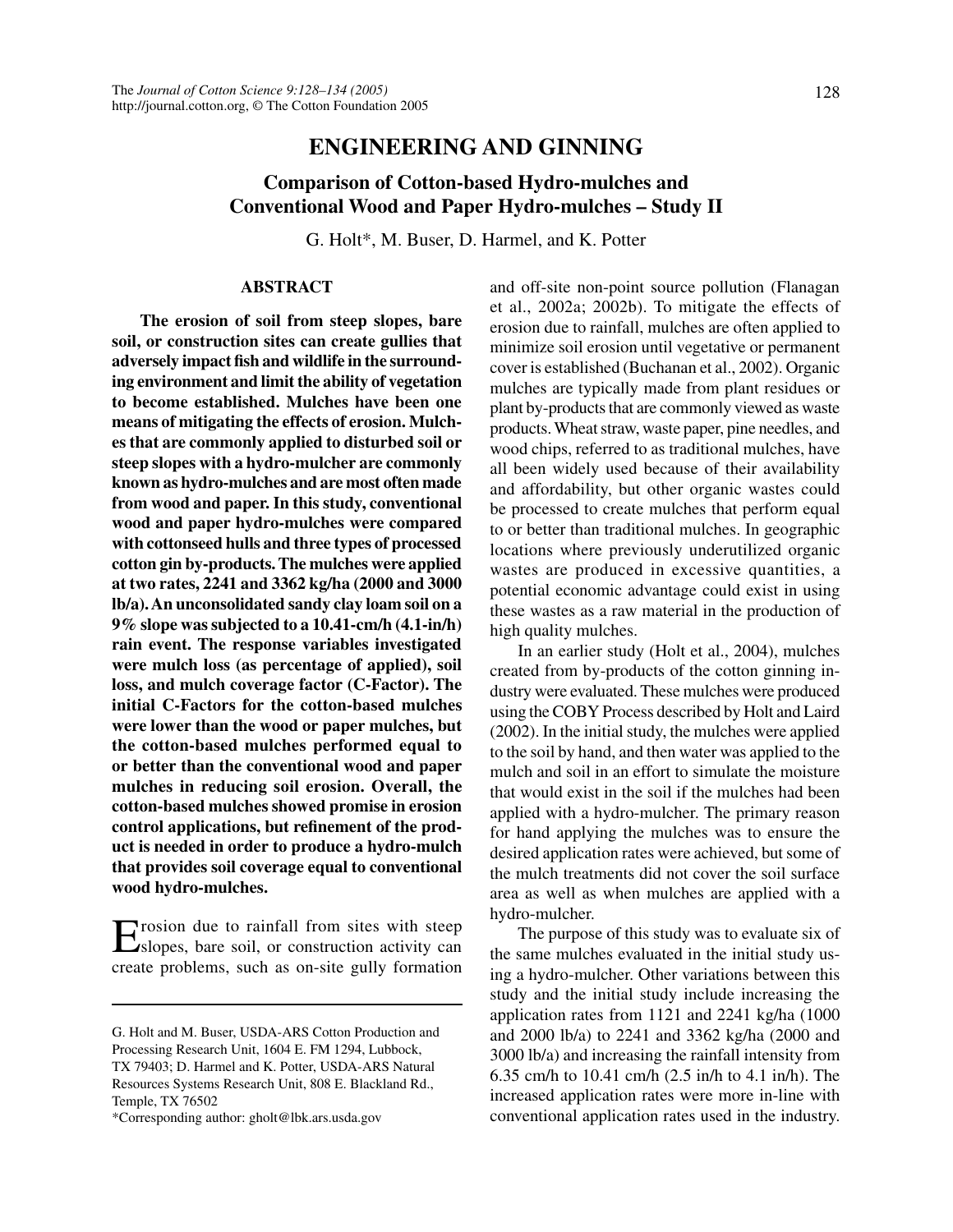The rainfall was increased to test the mulches at a rainfall amount equivalent to other areas in Texas, such as Temple, that experience higher rainfall. The 100-year rain for Temple, Texas, is approximately 10.41 cm/h (4.1 in/h) (Hershfield, 1961). The objective of this study was to evaluate the performance of cottonseed hulls and COBY mulches applied with a hydro-mulcher for use in erosion control and vegetation re-establishment applications by comparing these mulches with conventional wood and paper hydro-mulches.

## **MATERIALS AND METHODS**

**Mulch products.** Six products, including cottonseed hulls, commercially available wood and paper hydro-mulches, and three COBY products, were evaluated in this study. The cottonseed hulls, wood hydro-mulch, and paper hydro-mulch were purchased from commercial vendors and were evaluated as commercial, ready-to-use products.

The three COBY products were composed of different base products and were identified by dying the products yellow, green, and red. The base material, gin waste, used in producing the COBY Yellow was obtained from a commercial cotton gin in Arizona that processes picker-harvested cotton. COBY Green was produced using gin waste from a commercial West Texas cotton gin that processes stripper-harvested cotton that is primarily (>90%) field cleaned (i.e. less burs in the waste). The COBY Green gin waste was ground using a tub grinder prior to the COBY process. Both the Arizona and West Texas gin waste did not include motes (i.e. lint cleaner waste). COBY Red was manufactured using gin waste produced by a commercial size cotton gin at the USDA-ARS Cotton Production and Processing Research Unit (CPPRU) in Lubbock, Texas. The gin waste used in producing the COBY Red corresponded to stripper-harvested cotton that was field cleaned. The COBY Red base material included lint cleaner waste.

Each of the COBY products was produced using the COBY Process at the USDA-ARS, CPPRU in Lubbock, Texas. A more in-depth discussion of the COBY process has been provided in Holt et al. (2004). Figure 1 shows a schematic of the process used in manufacturing the COBY products. Sieve analysis was used to determine the size and consistency of the three commercial and three COBY products.



**Figure 1. Schematic of the process used to produce the COBY mulch.**

**Experimental setup and treatment application.** The erosion study was conducted at the USDA-ARS, CPPRU in Lubbock, Texas, using a sandy clay loam consisting of 20% clay, 17% silt, and 63% sand. Prior to conducting the test, the soil was conditioned using a shaker table (sieve) to break-up and remove clods and increase soil uniformity. The size of the shaker table screen was  $0.635 \text{ cm}^2 (0.25 \text{ in}^2)$ . After the soil was conditioned, it was loaded into nylon tote bags and stored in a dry location for later use.

In addition to mulch type, application at 2241 and 3362 kg/ha (2000 and 3000 lb/a) was evaluated. In order to determine the required hydro-mulch pump motor throttle setting and application time per unit area for the two application rates, calibration spray tests were conducted prior to the study. The calibration tests were performed using the same mulches, water/mulch mixing ratios, and application rates to be evaluated. The calibration process consisted of applying the various mulches over a known area at various pump speeds and application times. During evaluation, the amount of mulch applied, throttle position (pump motor speed), and application time were measured and recorded. The pump speed required for the mulches evaluated in this study was 2400 rpm with slight adjustments in application time depending on the mulch type and application rate.

The day before applying mulch, 9 to 12 trays were each loaded with approximately 195 kg (430 lb) of soil. The soil trays were designed to hold a volume of 0.143  $\text{m}^3$  (5 ft<sup>3</sup>). The dimensions of each tray were 0.61-m (2-ft) wide by 3.05-m (10-ft) long. Soil sampled from dryland and irrigated cotton fields with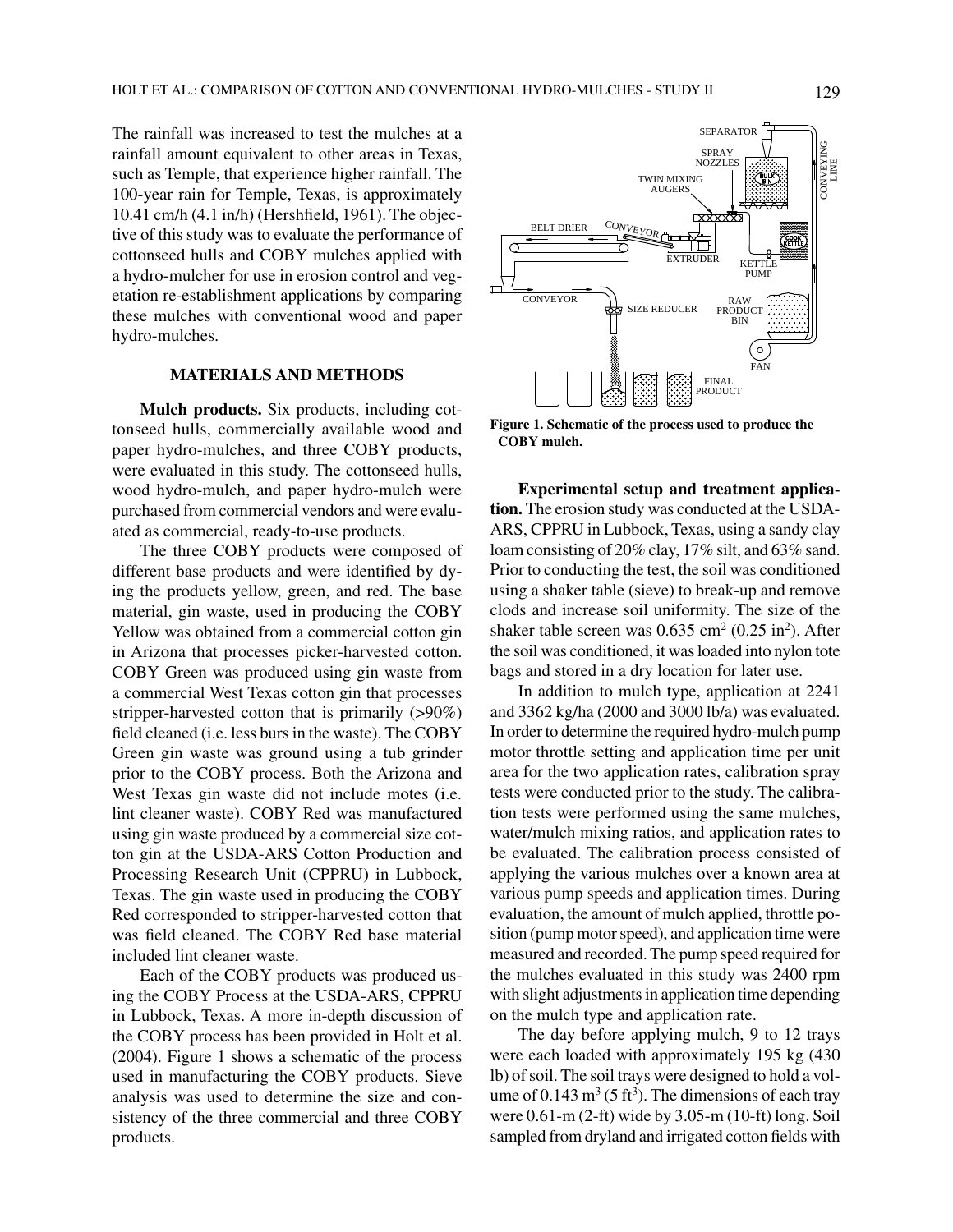similar textured soil in four counties near Lubbock were reported to have average bulk densities of 1.4  $Mg/m<sup>3</sup>$  (87.4 lb/ ft<sup>3</sup>) in the top 15 cm of soil surface (Bronson et al., 2004), so the soil in each tray was packed and leveled to obtain the same density.

After packing and leveling the soil, a 2:1 ratio of water to mulch was mixed in the hydro-mulcher tank (Fig. 2). The mulch slurry was mixed using the mechanical agitator running through the center of the mix tank. After mixing, the throttle of the hydro-mulcher's pump motor was set to 2400 rpm, and the mulch was applied to the soil in the erosion trays. Mulch was applied at 2241 or 3362 kg/ha (2000 or 3000 lb/a). No surfactants or polyacrylamides were applied to the mulches before or during application.



**Figure 2. The hydro-mulcher used for this study.**

After applying the mulch, the trays were stored in a covered area for a minimum of 16 h before initiating the rain event. Prior to the rain event, digital pictures were taken at two predetermined  $0.37 \text{ m}^2 (4 \text{ ft}^2) \text{ sec}$ tions at the front and back of each tray being evaluated that day. The digital pictures were taken in an enclosed building using consistent lighting and were used to measure mulch coverage. During each rain event, three trays were loaded onto a cart that was wheeled into the rain simulator. Once the cart was in position under the spray nozzle, the end of each tray was elevated using a hand winch so that the tray had a 9% downward slope from the back to the front of the tray. The slope of each tray was verified using an Empire Magnetic Protractor (Northern Tool and Equipment; Burnsville, MN). The highest point of each tray was approximately 3.96 m (13 ft) below the spray nozzle. The spray nozzle used was a 1/2-HH-Brass-50W, wide angle/square spray nozzle (Spraying Systems Company; Wheaton, IL). After adjusting the tray slope, barrels were placed on scales located under the flume of each tray to catch the soil and water runoff. Once all equipment was set-up and initialized, the rain simulation was started. The rain simulation nozzle was connected to a main water supply through a Recordall flow meter (Badger Meter, Inc.; Milwaukee, WI) and pressure gauge, which were monitored to maintain a constant pressure and flow rate to the nozzle. The simulated rain event corresponded to 10.41 cm/h (4.1 in/h) of rain. Figure 3 shows three trays in the rain simulator.



**Figure 3. The erosion trays in the rain simulator.**

Once the rain event was initiated, the data collection procedure was used as follows: 1) record rain simulation start time; 2) activate scale data loggers to record (5 s intervals) the amount of runoff collected in the barrels under each tray's flume; 3) record the time between the start of the rain event and the start of runoff for each tray; 4) once runoff began, grab samples were collected every 5 min for 30 min, in pre-weighed glass jars; 5) after 30 min of runoff for a given tray, the scale data logger was stopped and the collection barrel removed from the scale; 6) the rain simulation continued until all three trays had experienced 30 min of runoff. The 30 min of runoff was used instead of a set time period, because the testing was intended to evaluate the effectiveness of the various mulches at reducing erosion while experiencing water flow, not to determine their absorptive properties. The time-to-runoff was recorded as a matter of procedure and not as a response variable to be analyzed.

Upon completing the rain event, the trays were lowered to a horizontal position and digital pictures were taken of the same areas photographed prior to the rain simulation. These digital pictures were used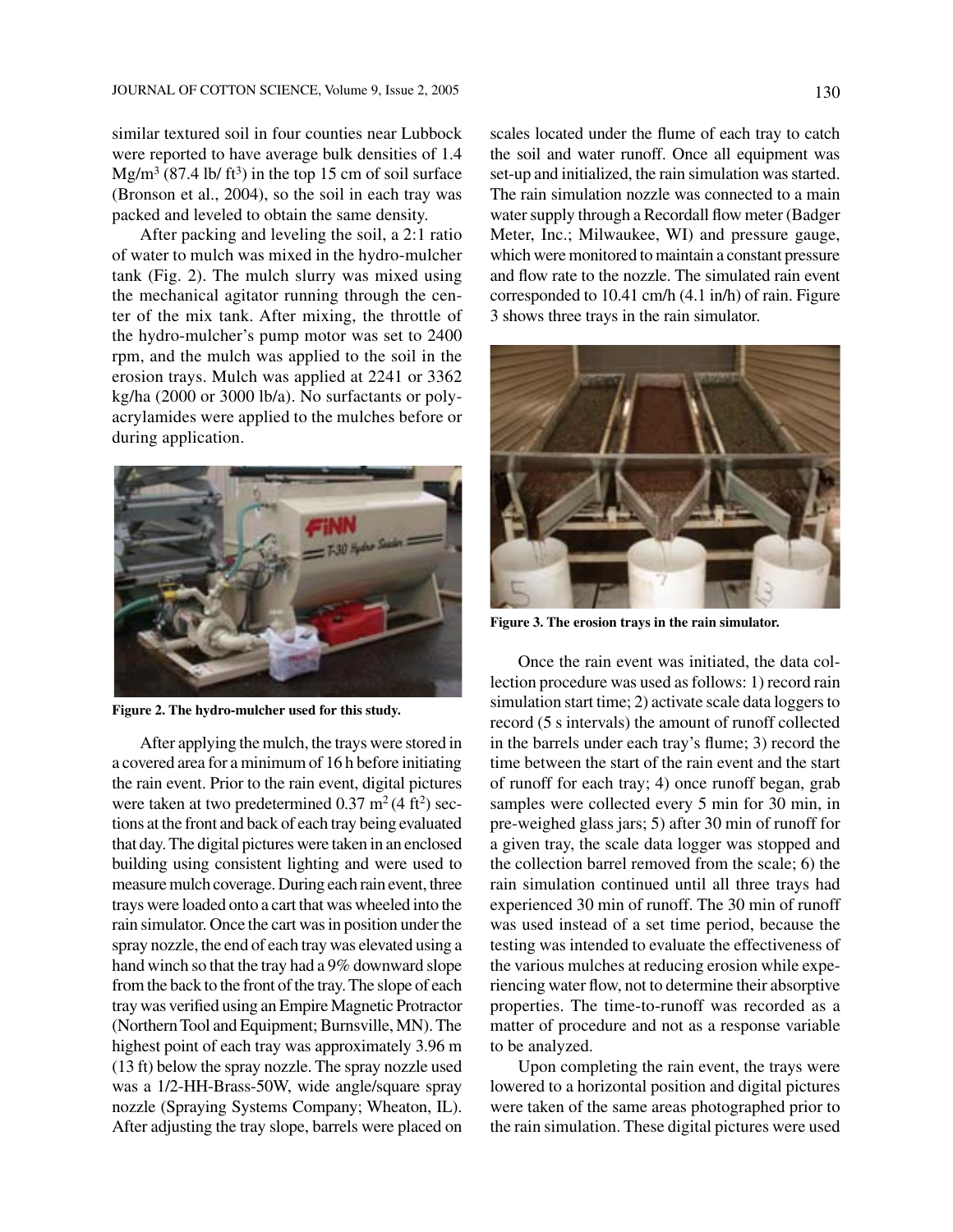in evaluating the amount of mulch that was eroded due to the rain event. This procedure was repeated for all 36 runs.

The grab samples collected during the rain simulation were weighed and then oven dried at a temperature of 82.2°C (180°F) for 48 h. After 48 h, the grab sample jars were removed from the oven and re-weighed. The dried material in each jar was removed and placed in plastic bags and sent for organic matter analysis (i.e. mulch and/or grass seed). The organic matter analysis was performed in accordance with the method described by Nelson and Sommers (1982) with two exceptions. The first exception was the exclusion of the pretreatment, and the second was the temperature of the muffle furnace was set at 500 °C (932 °F).

**Image analysis.** The coverage images obtained prior to the rain events were analyzed using Paint Shop Pro 9 software (Corel Minneapolis; Eden Prairie, MN). The images were analyzed by digitally removing the soil from each picture and converting the image to a negative (i.e. black and white image) in which the white area represented the visible mulch. After the conversion process, the histogram function was used to determine the percentage of pixels that were white and black (i.e. mulch or soil). The percentage of white pixels determined by the histogram function corresponds to the mulch coverage factor (C-Factor). The lighting was held constant while taking the images to reduce quality and color variability. Variation in mulch color did not prohibit the pixel analysis, but did result in some images taking a greater amount of time to analyze.

The C-Factor assigned to each run was based on the average coverage factor for the front and back images of each tray.

**Experimental design and data collection.** This study was set-up as a randomized complete block design with treatments blocked by day. Each treatment was replicated three times. Standard analysis of variance techniques were used to determine the statistically significant differences among the twelve treatments by the Ryan-Einot-Gaberiel-Welsch multiple range test at the 95% confidence interval (release 8.02; SAS Institute Inc., Cary, NC). The response variables evaluated from the data included mulch loss (as a percentage of applied), sediment loading of runoff, soil content of the runoff, and mulch coverage factor (C-Factor).

#### **RESULTS AND DISCUSSION**

Results of the sieve analysis, based on three measurements, are reported in Table 1.

The results of two response variables measured, sediment loss and percentage of soil contained in the runoff, for the mulches are shown in Table 2. Sediment loss  $(P = 0.001)$  and the percentage of soil in runoff  $(P < 0.001)$  were significantly different for mulch type. The response variables analyzed in this study were selected because they are important in determining the perceived and actual benefits of erosion control mulches. Even though other factors influence the perception and performance of mulches, measured soil loss is one of the most common measures used

**Table 1. Average percentages of mulch remaining on each sieve from three replicated analyses of each mulch**

| Sieve size<br>[mm (in)] | Percentage of mulch remaining on sieve |                 |                    |              |       |       |
|-------------------------|----------------------------------------|-----------------|--------------------|--------------|-------|-------|
|                         | <b>COBY</b> green                      | <b>COBY</b> red | <b>COBY</b> yellow | <b>Hulls</b> | Paper | Wood  |
| 15.8(5/8)               | 1.97                                   | 26.67           | 24.74              | 0.00         | 24.27 | 2.23  |
| 9.5(3/8)                | 33.05                                  | 41.02           | 37.02              | 0.00         | 11.67 | 1.40  |
| 7.9(5/16)               | 6.46                                   | 3.11            | 3.05               | 0.00         | 3.76  | 0.37  |
| 4.76(3/16)              | 29.21                                  | 17.36           | 20.49              | 8.54         | 12.79 | 0.56  |
| 1.95(1/13)              | 17.23                                  | 7.86            | 9.79               | 71.63        | 24.08 | 4.57  |
| 1.41(1/18)              | 3.18                                   | 0.97            | 1.49               | 9.19         | 6.11  | 5.31  |
| 0.79(1/32)              | 3.56                                   | 0.97            | 1.38               | 3.12         | 4.80  | 20.11 |
| 0.18(1/140)             | 3.84                                   | 1.46            | 1.11               | 3.86         | 9.97  | 44.22 |
| 0.08(1/318)             | 1.12                                   | 0.49            | 0.55               | 2.84         | 2.16  | 14.34 |
| $\bf{0}$                | 0.38                                   | 0.10            | 0.37               | 0.83         | 0.38  | 6.89  |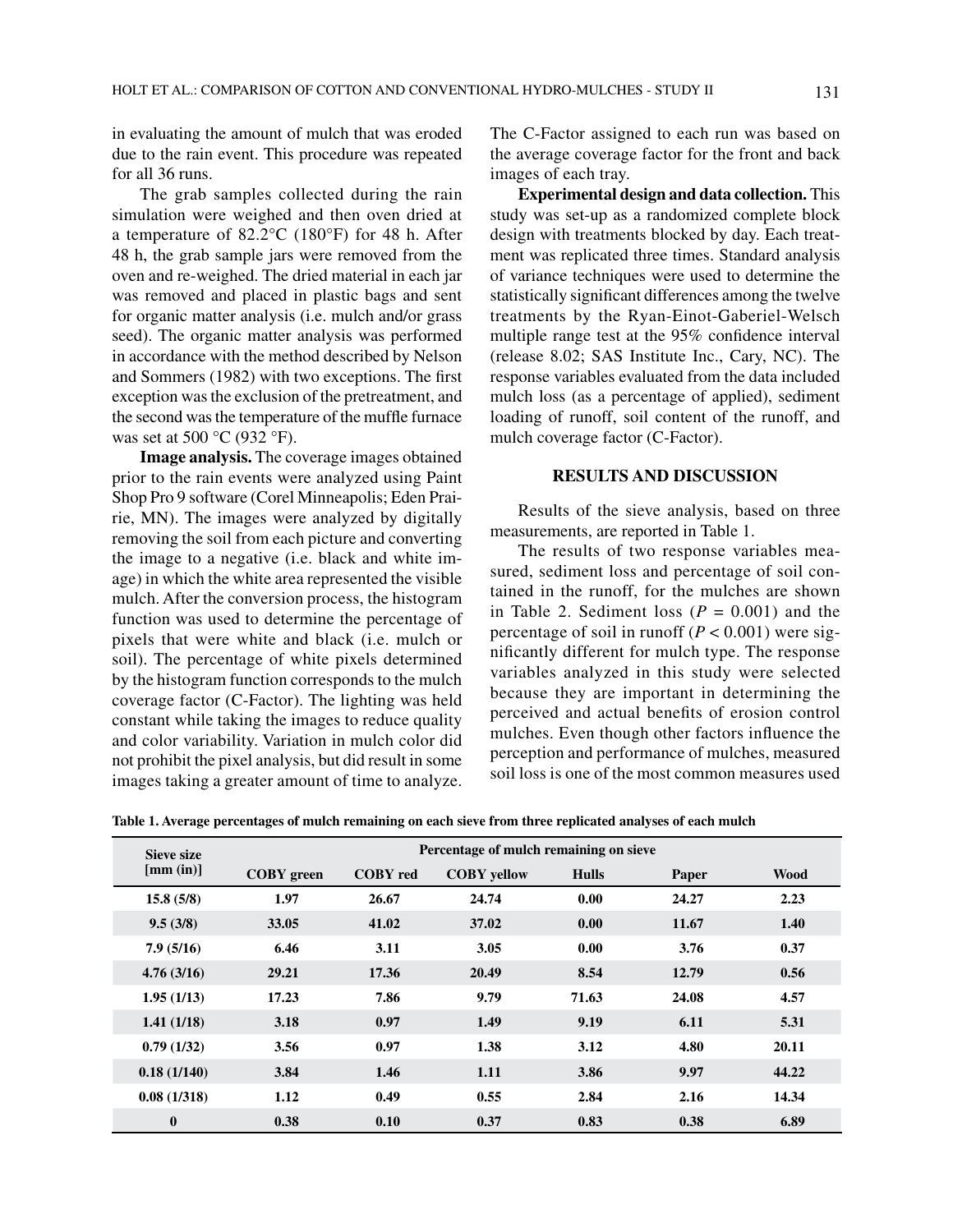to evaluate mulch performance. Sediment losses during 30 min runoffs are presented in Mg/ha (ton/a). Although the sediment loss values appear extreme, this data is based on a 9% slope with an unconsolidated soil that has been subjected to 10.41 cm/h (4.1 in/h) of rainfall with 30 min of water flow over the surface. Erosion rates can be extremely high for bare soils under similar conditions. The data presented in Table 2 shows that the soil losses associated with using the paper mulch are significantly higher than losses associated with using any of the cotton-based mulches. COBY Red, Green, and Yellow, hulls, and wood were not statistically different for sediment loss. Paper mulches exhibited the greatest loss of 27.17 Mg/ha (12.12 ton/a). The lowest sediment loss occurred with the COBY Red mulch (8.52 Mg/ha [3.80 ton/ a]), followed by the cottonseed hulls (11.37 Mg/ha [5.07 ton/a]). The paper mulch had significantly more soil (10.54%) in the total runoff collected than any of the cotton based mulches. COBY Red had significantly less soil (3.57%) in the total catch than both paper and wood mulches.

**Table 2. Mean sediment loss and percentage of soil in runoff for each of the mulches evaluated**

| Mulch              | <b>Sediment loss</b><br>$[Mg/ha (ton/a)]^x$ | Soil in runoff<br>$(\%)^y$ |  |
|--------------------|---------------------------------------------|----------------------------|--|
| <b>COBY</b> green  | 12.76 (5.69) $b^z$                          | 5.11 bc                    |  |
| <b>COBY</b> red    | $8.52(3.80)$ b                              | 3.57c                      |  |
| <b>COBY</b> vellow | $14.66(6.54)$ b                             | 6.34 <sub>bc</sub>         |  |
| Hulls              | $11.37(5.07)$ b                             | 4.69 <sub>bc</sub>         |  |
| Paper              | 27.17 (12.12) a                             | 10.54a                     |  |
| Wood               | $18.97(8.46)$ ab                            | 7.67 ab                    |  |

**x Amount of sediment loss for the erosion tray after 30 min of runoff from a 10.41-cm/h (4.1-in/h) rain event.**

**y The percentage of soil in the runoff from the rain event.**

**z Means within a column followed by the same letters are not significantly different at the 95% confidence limit according to Ryan-Einot-Gaberiel-Welsch multiple range test.**

The results for sediment loss and soil content of the runoff for the two application rates are shown in Table 3. The responses were significantly different between application rates  $(P < 0.003)$ . The sediment loss and percentage of soil in runoff were greater for the lower application rate (2241 kg/ha [2000 lb/a]). The higher sediment loss and percentage of soil in runoff for the lower application rate was

not surprising, since less mulch on the soil surface to hold the soil in place would logically result in greater soil runoff.

**Table 3. Mean sediment loss and percentage of soil in runoff for each application rate**

| <b>Application rate</b><br>[kg/ha (lb/a)] | <b>Sediment loss</b><br>$[Mg/ha (ton/a)]^x$ | <b>Total soil</b><br>$(\%)^y$ |
|-------------------------------------------|---------------------------------------------|-------------------------------|
| 2241 (2000)                               | 19.3(8.6) a <sup>z</sup>                    | 7.7 а                         |
| 3362 (3000)                               | 11.9(5.3) b                                 | 4.9 h                         |

**x Amount of sediment loss for the erosion tray after 30 min of runoff from a 10.41- cm/h (4.1-in/h) rain event.**

**y The percentage of soil in the runoff from the rain event.**

**z Means within a column followed by the same letters are not significantly different at the 95% confidence limit according to Ryan-Einot-Gaberiel-Welsch multiple range test.**

The percentage of mulch loss during the simulated rain event is shown in Figure 4. Mulch loss was significantly different among mulch types ( $P =$ 0.004), between application rates  $(P < 0.001)$ , and for the interaction between mulch and application rate  $(P = 0.017)$ . The highest percentage of mulch loss over the entire rain simulation for an application rate of 2241kg/ha (2000 lb/a) was 7.8 % with wood and the highest percentage loss for an application rate of 3362 kg/ha (3000 lb/a) was 5.4% with paper. The lowest percentage of mulch loss for the 2241kg/ha (2000 lb/a) rate occurred with cottonseed hulls (1.6%), while COBY Red had the lowest percentage of mulch loss (1%) at the higher application rate. For the lower application rate, the COBY mulches lost around 5% soil, which decreased to about 2% at the higher rate of 3362 kg/ha (3000 lb/a). Paper mulch loss between application rates was 5.5 and 5.4% for the 2241 (2000) and 3362 kg/ha (3000 lb/ac) rates, respectively.



**Figure 4. Average percentage of mulch, organic material lost due to runoff during the simulated rain event for the two application rates and six mulches evaluated in this study.**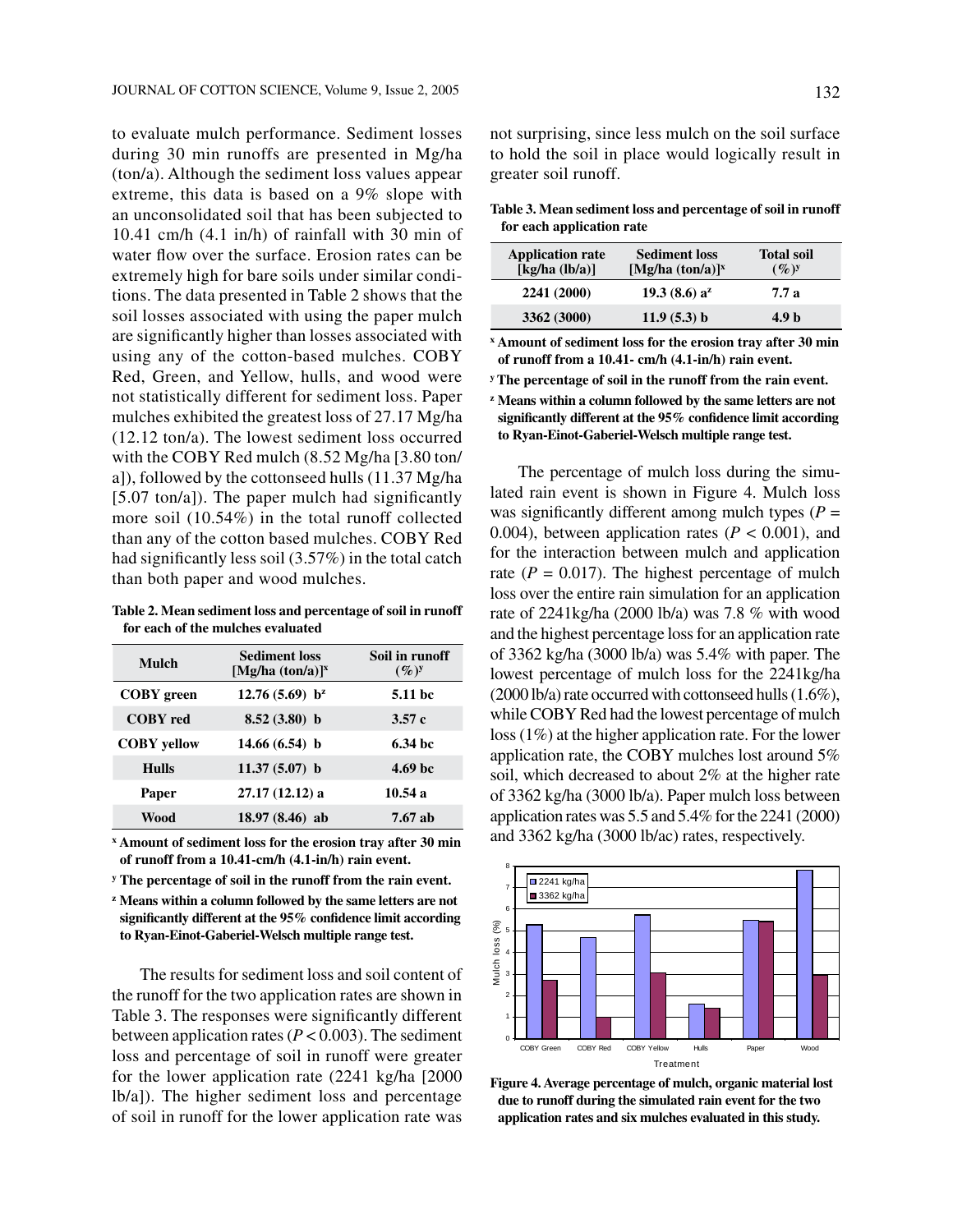The average soil coverage (C-Factor) for each mulch at the two application rates is shown in Figure 5. C-Factor was significantly different among mulch types ( $P < 0.0001$ ), between application rates ( $P <$ 0.0001), and for the mulch by rate interaction ( $P <$ 0.0001). The C-Factor for wood and paper ranged from 57 to 96% depending on the mulch and application rate applied. The overall appearance of the wood and paper mulches was appealing to the eye and the green color of both mulches contrasted well with the red color of the soil. Unlike the wood and paper mulches, the cotton-based mulches produced lower coverage factors, even though the same quantity of material was applied. The C-Factor ranged from 10 to 28% for all the cotton-based mulches with differences among mulches and between application rates. Of the cotton-based mulches, cottonseed hulls had the highest C-Factors (21 and 28%), and COBY Green had the lowest (10 to 12%) C-Factors. The low C-Factor rating for the cotton-based mulches was apparent from visual observation made after applying the mulches. At first, it was believed that the material was not being applied due to "dewatering" and was still in the hydromulcher's tank, but the amount of mulch remaining in the tank appeared to be the same as that of the wood and paper mulches. Dewatering occurs when the mulch does not stay evenly mixed in solution and the water is applied, but a majority of the mulch floats at the top of the slurry mix. A second theory was that the mulch became buried in the soil during application. This theory was validated when the top layer of soil was removed 25 to 30 min after starting the rain event, and the buried mulch was revealed.



**Figure 5. Average percentage of soil covered by mulch [coverage factor (C-Factor)] for the six mulches and two application rates prior to the rain event.**

The digital images taken of the cotton-based mulches after the rain event were analyzed using the same procedures as with the initial pictures before the rain event. The results showed, on average, a two-fold increase in C-Factor ratings for the COBY mulches after the rain event compared with the C-Factors measured before the rain event. For cottonseed hulls there was a 1% increase in C-Factor at the 2241 kg/ ha application rate, but a 20% reduction at the 3362 kg/ha rate. The individual particles of the cottonseed hulls mulch were more consistent in size than any of the other mulches (Table 1). The consistency in size coupled with the fact that the hulls did not have any "fibrous" components longer than 4.76 mm (3/16 in), resulted in less "spreading out" of the hulls on the soil than the other mulches. The appearance of the hulls on the soil was the same as they were before they were put into the hydro-mulcher's mix tank, resulting in lower C-Factor ratings. Besides becoming imbedded into the soil during application, the lint portion of the COBY mulches "spider webbed" on the soil, but in doing so the lint almost disappeared and was not as visually noticeable unless clustered with a bur, stick, or leaf fragment. If the COBY mulches were not buried during application, they would have had at least twice the coverage reported in Figure 5. Even with twice the coverage, the COBY mulches would have had C-Factors that were 30 to 50% lower than the wood and paper mulches, which is not sufficient for commercial use. Given the performance of the cotton-based mulches, improvements and/or changes in processing to enhance the C-Factor of the mulch need to be investigated.

## **SUMMARY AND CONCLUSIONS**

This research was a follow up study of an evaluation of cotton-based mulches produced from cottonseed hulls, west Texas gin waste, Arizona gin waste, and tub-ground west Texas gin waste (Holt et al., 2004). The gin waste used in this study was processed using the COBY Process (Holt and Laird, 2002). This study looked at the effectiveness of these "cotton-based" mulches compared with conventional wood and paper mulches commonly applied by hydro-mulch\hydro-seeding units for controlling erosion and promoting the establishment of vegetation. The erosion testing was performed at USDA-ARS, Cotton Production and Processing Research Unit in Lubbock, TX. An unconsolidated sandy clay loam soil on a 9% slope was used in the study. The soil test plots were subjected to a 10.41 cm/h (4.1-in/h) simulated rain event. Mulch loss (as a percentage of applied), sediment loading of runoff, soil content of the runoff, and mulch coverage factor